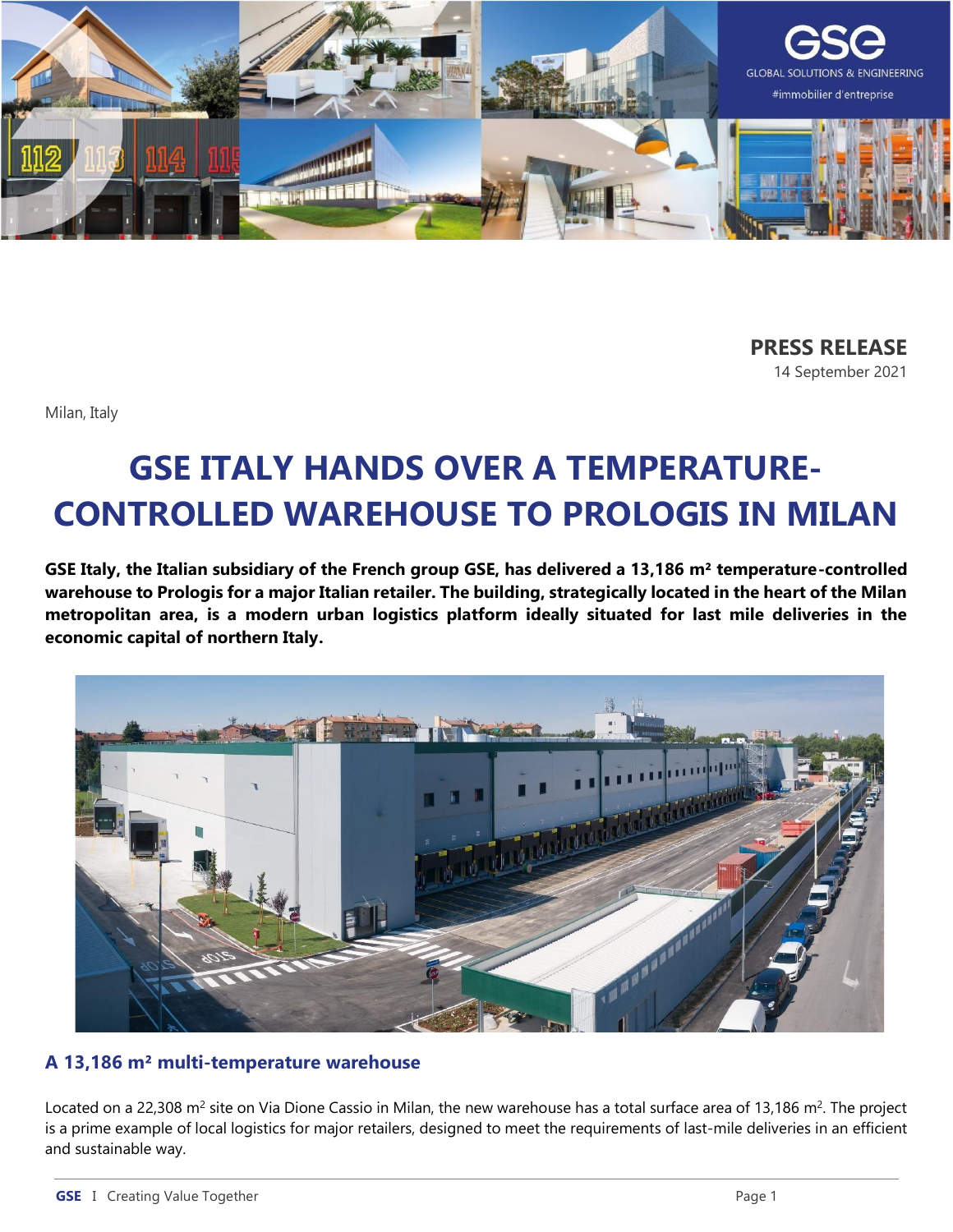

#### **PRESS RELEASE**

#### 14 September 2021

The building includes 1,620 m<sup>2</sup> of office space for administration and business management and a 10,920 m<sup>2</sup> multi-temperature warehouse with seven temperature-controlled units (between 0°C and 4°C) for food preparation and the packaging of fresh and very fresh products, as well as a unit at -18°C for the storage of frozen food products.

The entire building is LEED Silver-certified and stands out by its particularly strong focus on sustainability. For example, the building has a green roof to limit the urban heat island (UHI) effect and increase thermal inertia, as well as a  $\approx$ 400 kWp photovoltaic facility to meet the building's high energy consumption. In addition, the building has an internal LED lighting system and the car parks have electric recharging stations available to employees and for the fleet used for the delivery of goods.

"The conversion of brownfield sites is one of the great challenges for current and future real estate development, as it requires greater specialist skills and coordination capabilities than greenfield developments. This project – which we are extremely proud of – illustrates the determination of Prologis and GSE to create an infrastructure for environmentally and socially sustainable logistics, "said Valentino Chiarparin, Country Manager of GSE Italy.

### **A virtuous brownfield operation in the urban environment**

The construction of this warehouse is an example of virtuous brownfield operations (decontamination and reconversion of industrial wasteland) that enable the development of new real estate projects without using up new land.

"e-commerce, last mile logistics and food are undoubtedly the future of the supply chain – and they are all to be found in the building we have just completed. These industries require a high quality of execution, as the level of technology present in this type of building is higher than in a standard warehouse. In this case, the support of a qualified and reliable General Contractor is particularly important," said Sandro Innocenti, Prologis' Country Manager for Italy.

### **ABOUT GSE**

Founded in 1976, GSE has become a global contractor specialising in the comprehensive management of commercial real estate projects in Europe and China (from real estate development and financing to the search for land, project qualification, technical studies, design & build, commissioning, and after-sales services), with commitments on prices, deadlines, and quality.

GSE has over 460 employees producing logistics, industrial, retail, and special purpose buildings, with a turnover of around €670 million in 2020. GSE operates in six European countries as well as China. The company has fourteen branch offices in France: its head office is in Avignon. In 2019, GSE became a company of the GOLDBECK group, the European leader of turnkey construction with revenues of €4 billion and over 7,800 people employed at more than 70 sites.

GSE Italia, the group's Italian subsidiary founded in 1999, operates in the Italian logistics market and is a partner of GDO and 3PLs groups for the realization of distribution centres and logistics platforms.

Among the end users and clients of GSE Italia are companies such as: Carapelli, Euronics, Fresenius Medical Care, Lyreco, Michelin, Pirelli, Susa Trasporti and Transmec.

For further details: https://www.gsegroup.com/en/